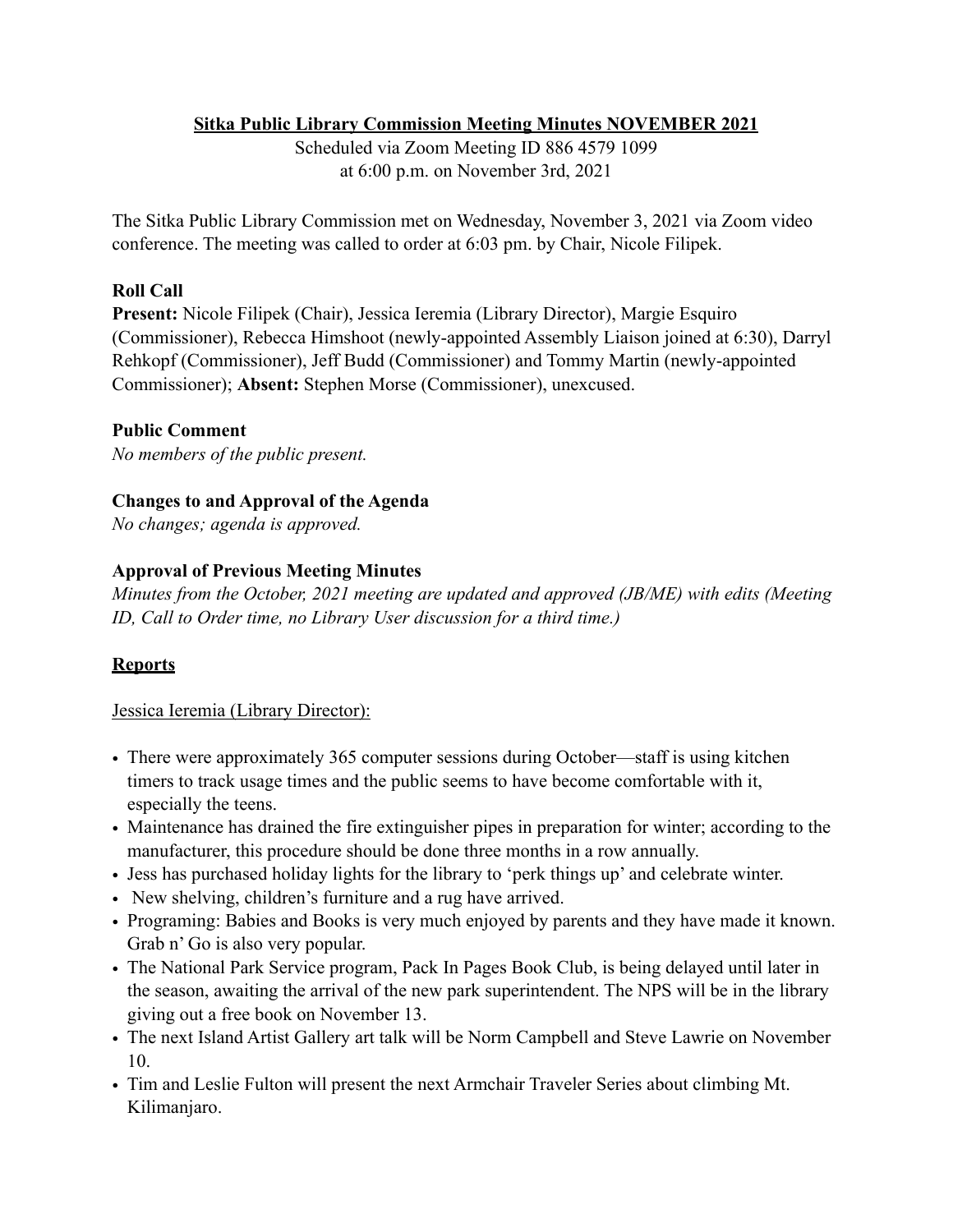- A Zoom book event will be held on November 9th for the new book *Whispering Alaska* by Brendan Jones and illustrated by Rebecca Poulson.
- The library is currently displaying a 3-D print(s) of a Tlingit halibut hook(s) created by students and staff of Blatchley Middle School.
- Sitka Legacy Foundation has asked the library to collaborate with them to ask Sitkans to share in the form of artwork (written, sung, painted, etc.) their traditions associated with 'giving' to be displayed by the library and on social media.

### Rebecca Himshoot

Is newly appointed as our Assembly liaison, but may have to reorganize her liaison assignments since a conflict exists between meeting times for this commission and the Sitka School Board. Her first task with us is to review the SPL Commission's relationship with the City and Borough Assembly: Are we recognized in the charter? Are we aligned with and necessary to the work of the Assembly? She intends to serve as a pathway between the Assembly and this commission. Regarding the centennial celebration, Rebecca suggests involving sources such as the Daily Sentinel, individuals like Bill Foster and the Sitka Historical Society to speak about what Sitka was like 100 years ago.

### Nicole Filipek

Would like to link a library patron membership drive (100-year library cards, etc.) to the centennial celebration, as well as the creation of a library logo. Jess mentions interest in having a booth downtown during town celebrations for public outreach.

# *Jeff Budd*

Friends of the Library have been discussing ideas preparing for SPL's centennial celebration (March, 2023) such as a spelling bee, a 'can't call it a battle of the books' with Sitka High School and walking tours of past sites of the Sitka Public Library. A 'Library Grind' will also be held on December 19. Plans for January 2022 include work on creating a centennial logo.

### *Margie Esquiro*

Kari Sagel with Friends of the Library says the Friends have \$1,000.00 they would like to give to the Sitka Library Association to be used towards its centennial preparations. The Friend's only request is that former library director Nancy Gustafson be recognized for her years of dedicated service to the library. The Friends may also have money available for other library needs. Margie says the committee will share its minutes and proposed calendar with the commission in the future. More people will be needed for ideas, helping hands, etc. (This will be run by Kari to ensure it accurately reflects the intent of the Friends.)

### *Tommy Martin*

New commissioner living in Sitka for two months now; graduated from Yale last spring; works at MEHS as a counselor helping kids along their secondary education path. He's a volunteer EMT at the Sitka Fire Department and passionate about libraries. He is from Tacoma, Washington.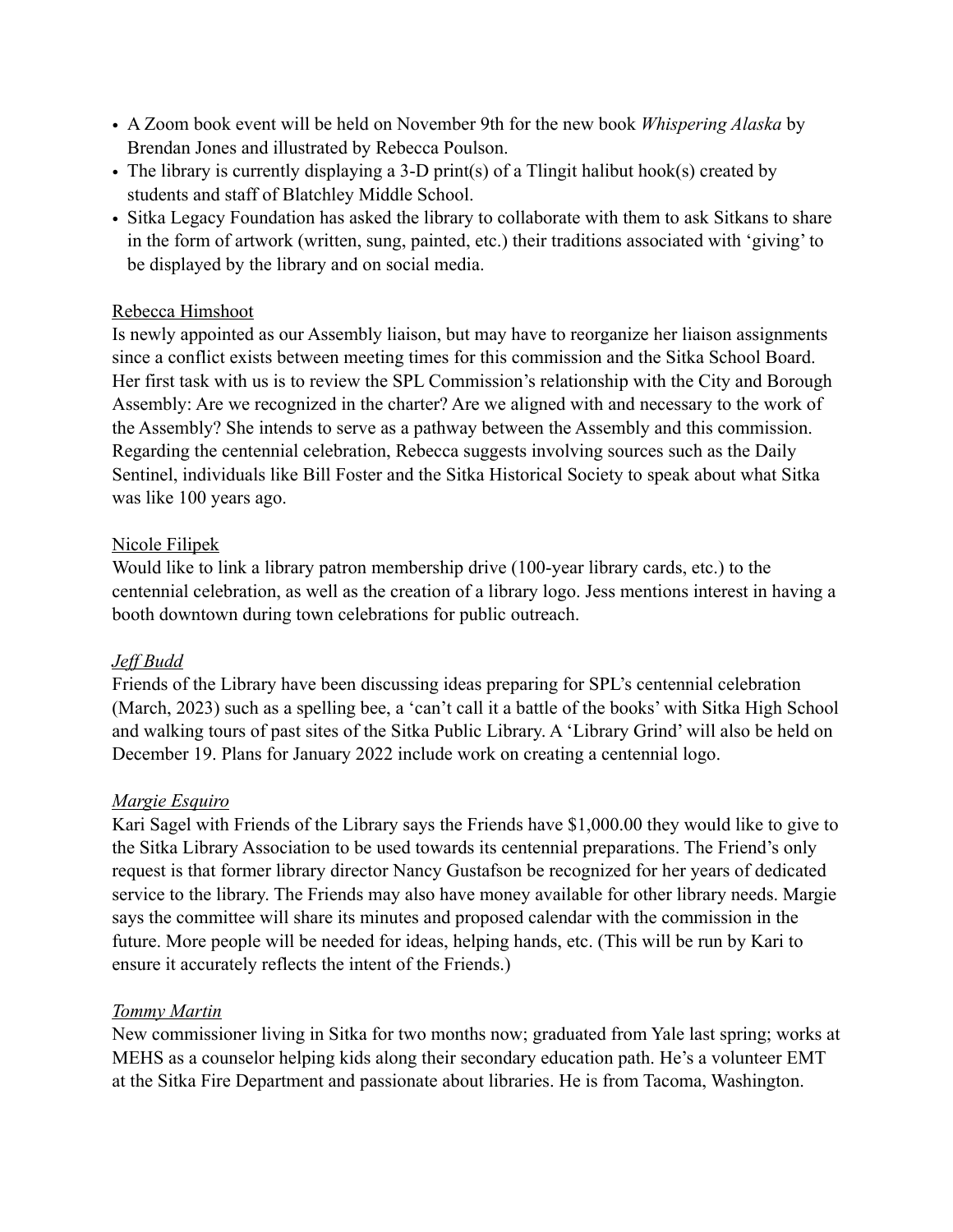### **New business**

#### *Discussion on commission structure and opportunities for streamlining commission duties.*

The question is brought forward by *Rebecca* whether the Library Commission is in the Charter. It is not, according to *Jess*; the Commission is in the Code. *Rebecca* asks, in that case, is there a way of streamlining this commission's work with the intent of reducing city staff's time? Do we need more members, fewer members, fewer meetings, etc.?

*Jess—*Does the library commission need to meet every month?

*Rebecca—*Assembly values the work of commissions, but also sees the need to reduce (or balance) staff time in order to create new, necessary commissions to address climate, equity, etc.

*Darryl—*I feel uneasy; we are unique*.* 

*Nicole—*The commission's role is to be the interface between the library and the pubic and to set policy that will be valued by the patrons. I think it may be hard to find another group to 'roll in with' since we are a building and a department. I think there's value here, and that it's helpful for the director to meet even briefly with the commission once a month in order to maintain realtime feedback. The director's work that she does for the commission is work she would be doing as part of her normal duties. Having the commission as a sounding board is beneficial in that case*.* 

*Jess—*We are a unique board; our foundation and thinking are very different from say, even a museum board. The commission's role as 'sounding board' is, for the reasons expressed by Nicole, very important. I think the best decisions are made when you hear all the different points of view.

*Rebecca—*Do most municipalities have a library board?

*Jesse—*It varies; but directors who don't have a board, want one. They want the backup strength of a board.

*Nicole—*We are a 7-member board, with 1 vacancy. A quorum of 4 (with a 7-member board) seems better suited to represent the multiplicity of differing viewpoints across the community.

*(Discussion ends; Rebecca will take this back to the Assembly.)*

### *Discussion of the Sitka Public Library's Fiscal Year 2020-2021 Annual Report*

*(Some highlights shared by Jess:)*

*•* 54,158 visitors to the library during the FY 2020-2021